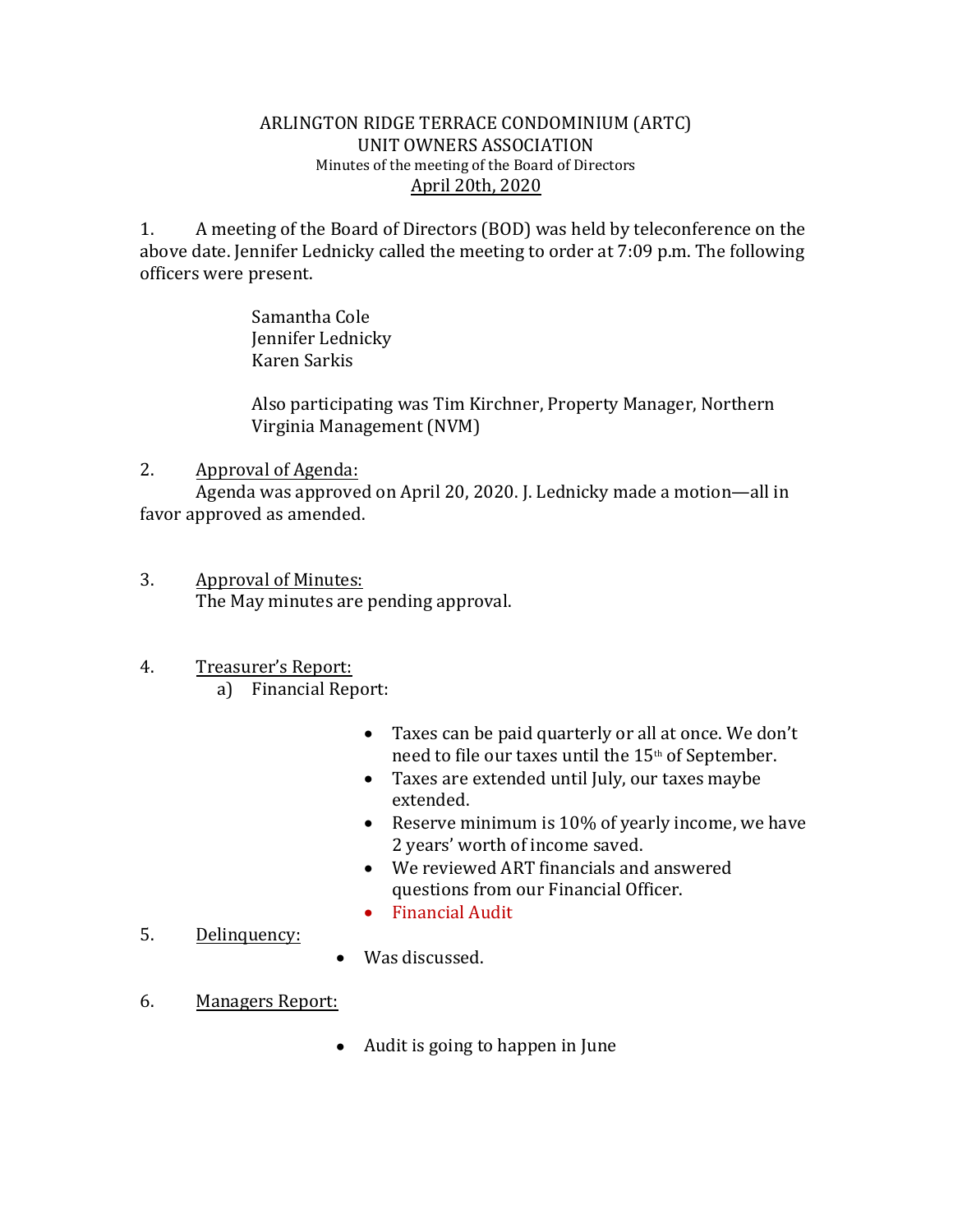- Spring inspection on May 3 mostly involved landscaping improvements.
- Retaining wall- we have gotten 2 proposals on replacing the wall for \$78,000 (look at it during the inspection) Timbers- we may try to get proposal for composite and concrete instead of what we currently have. We are going to use our reserve expenses to replace the retaining wall.

## 7. Old Business:

- $\bullet$  2019 Audit
- Inspection results-clutter under decks and gas grills
- Gas grill policy and changes should be sent out to the community. Propane can't be stored. Grilling needs to be 10 to 15 feet away from buildings.(we decided to finish this inspection review next meeting)
- Timbers- we may try to get proposal for composite and concrete instead of what we currently have. We are going to use our reserve expenses to replace the retaining wall.
- Discussed reserve study
- Painting Bids: Proposals are out and we are waiting for the building inspection before we secure a painting contract.
- Anything on the exterior of the townhouses needs to be approved like ring door bells.
- Karen is going to look into getting cameras for the garage door. We will need to 2 cameras

We reviewed outgoing correspondence:

- We will do the VDOT study after the apartment buildings are complete (tabled for later)
- Look at intersection marking lanes at the corner of S. Glebe and Mt. Vernon—It looks like there are 3 lanes rather than 2. (tabled for after building is complete)
- Power Washing: We are looking into power washing the front of the building after May.
- VDOT has issued a work order to remove rocks on the corner of Lang St. and S. Glebe Road.( has this happen yet?)
- Retaining wall Proposals- we have gotten 2 proposals on replacing the wall for \$78,000 (look at it during the inspection)
- Timbers, may try to get proposal for composite and concrete- reserve expenses
- Instead of timbers if we used stone it would cost \$1,240